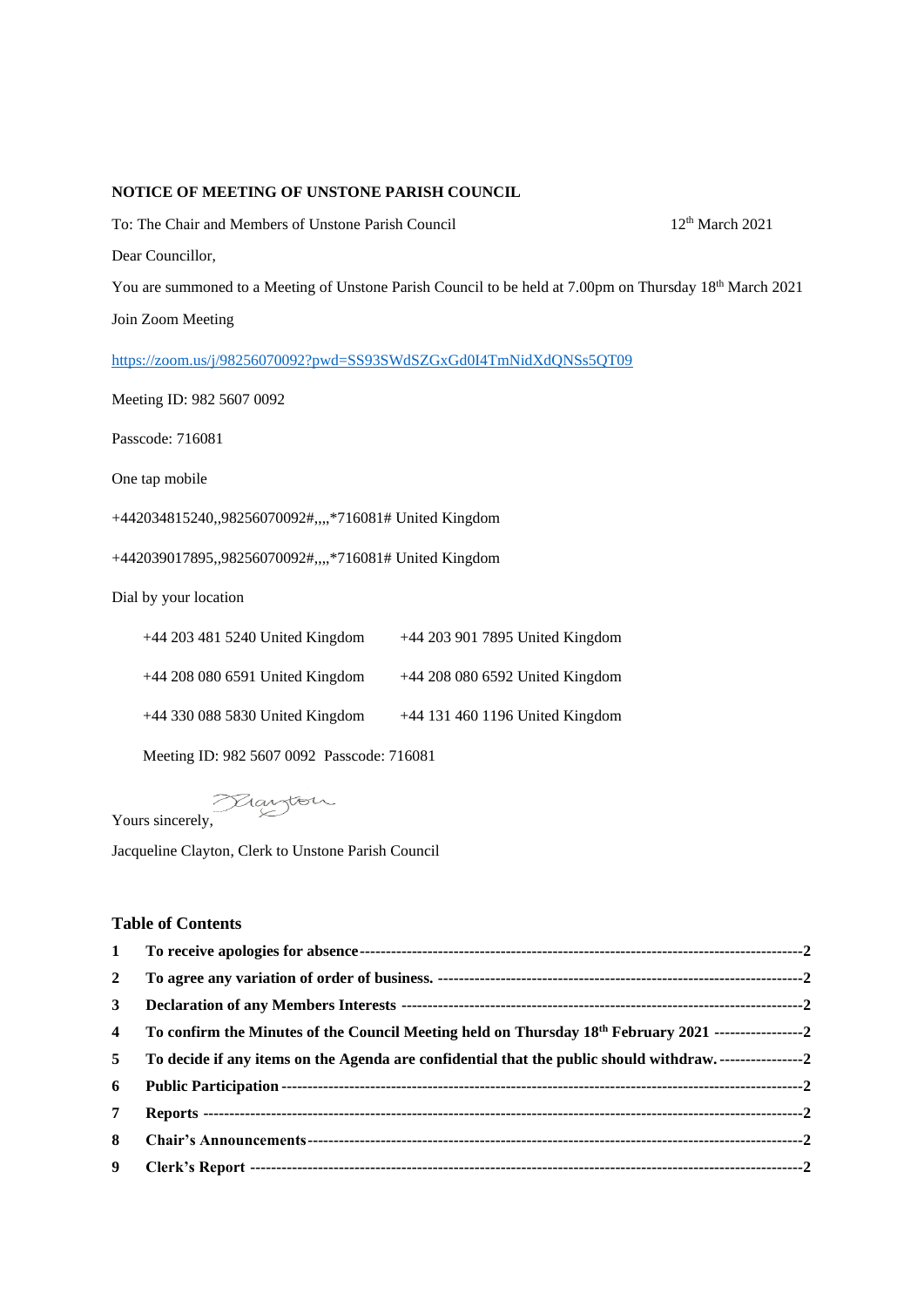## **AGENDA**

<span id="page-1-2"></span><span id="page-1-1"></span><span id="page-1-0"></span>Non Confidential Items

<span id="page-1-9"></span><span id="page-1-8"></span><span id="page-1-7"></span><span id="page-1-6"></span><span id="page-1-5"></span><span id="page-1-4"></span><span id="page-1-3"></span>

| 1  |                    | To receive apologies for absence                                                       |
|----|--------------------|----------------------------------------------------------------------------------------|
|    |                    |                                                                                        |
| 2  |                    | To agree any variation of order of business.                                           |
| 3  |                    | Declaration of any Members Interests                                                   |
| 4  |                    | To confirm the Minutes of the Council Meeting held on Thursday 18th February 2021      |
|    |                    |                                                                                        |
| 5  |                    | To decide if any items on the Agenda are confidential that the public should withdraw. |
| 6  |                    | Public Participation                                                                   |
| 7  | a)                 | Police Report                                                                          |
|    | b)                 | Report of the County Council & District Council Member                                 |
|    |                    |                                                                                        |
| 8  |                    | Chair's Announcements                                                                  |
| 9  |                    | Clerk's Report                                                                         |
| 10 |                    | To note circulars, copies available from the Clerk                                     |
|    |                    |                                                                                        |
| 11 |                    | Items raised by Councillors                                                            |
|    | $\cdot$            | Cllr Davison acceptance of office                                                      |
|    | $\cdot$            | Parish Plan Working Group update                                                       |
|    | $\cdot$ 3          | Whittington Lane Park update                                                           |
|    | .4                 | Middle Handley Land Trustee update                                                     |
|    | .5                 | DALC subs 2021/22 for approval                                                         |
|    | .6                 | Consultation request - Sex Establishment Policy Consultation - SELPC/NED/2021          |
|    | .7                 | Consultation request - Street Naming Fleur De Llys apartments                          |
|    | $\boldsymbol{.8}$  | HR Confidential - Approval of UPC Policy and Procedure Handbook                        |
|    | .9                 | HR Confidential - Approval of Staff Salaries for 2021/22                               |
| 12 | $\cdot$            | <b>Community Hall Report</b>                                                           |
|    | $\cdot$ .2         |                                                                                        |
|    |                    | To discuss potential dates to reopen the Community Hall                                |
| 13 | $\cdot$<br>$\cdot$ | Caretaker's Report                                                                     |